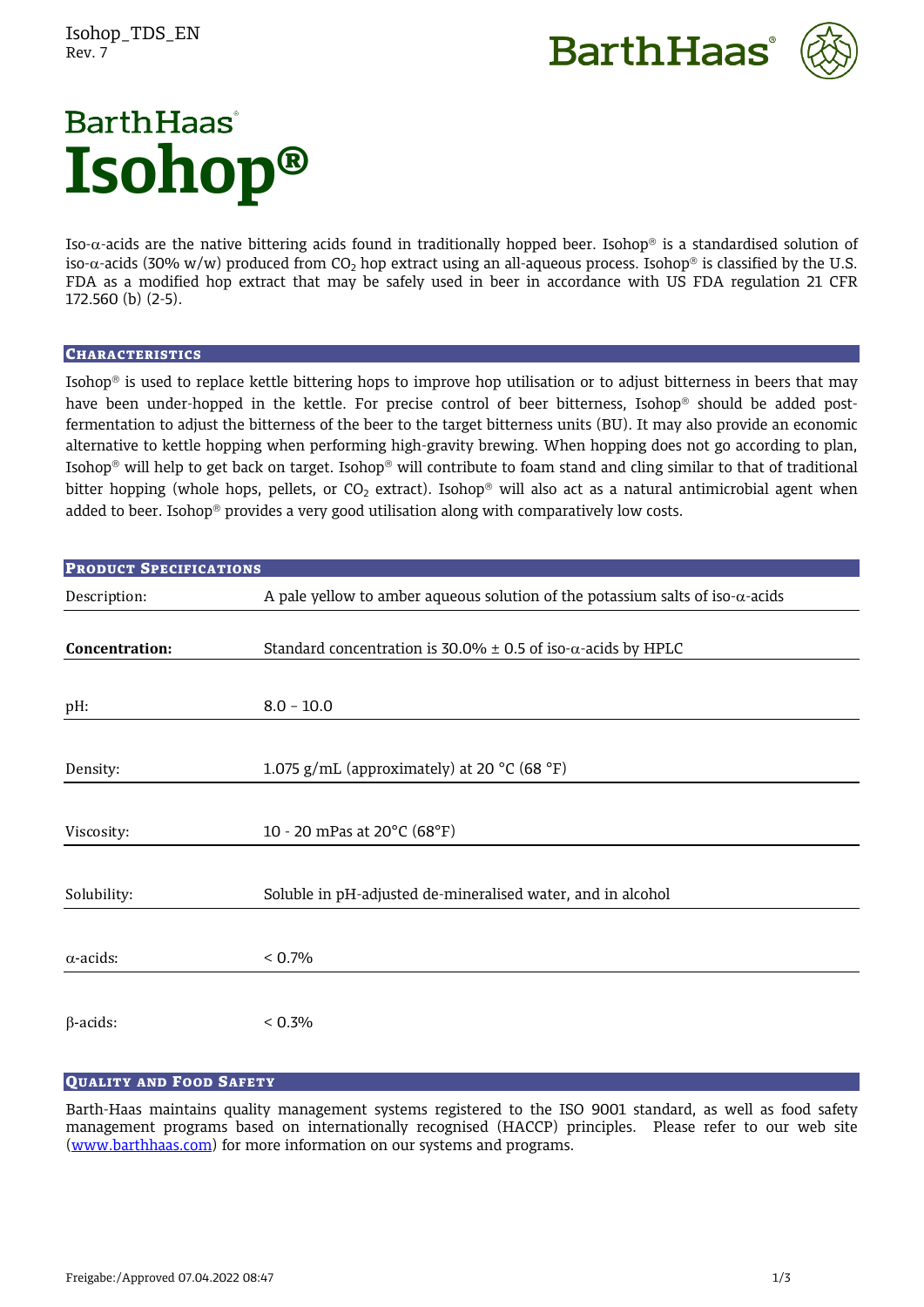



#### PRODUCT USE

Isohop<sup>®</sup> is normally used after fermentation and before final filtration. Utilisation of Isohop<sup>®</sup> in final beer is typically between 60 - 90% depending on the time and efficiency of dosing. If Isohop<sup>®</sup> is used in the brewhouse, utilisation may be expected at 50 - 60%. The preferred point of post-fermentation addition is close to a region of turbulent beer flow, e.g. on the suction side of a centrifugal pump. The dosing pump should be adjusted to deliver the Isohop® over approx. 70% of the total transfer time. It is advisable to make the addition prior to the final filtration step. Local high concentrations of iso- $\alpha$ -acids should be avoided in the beer stream and the addition point should be well separated from that of any other additions. Isohop<sup>®</sup> may be added at ambient temperature without prior dilution directly to beer. Dilution is not advised, but if necessary, the use of de-mineralised water and a pH adjustment to 9 - 10 with KOH is recommended. Do not use sodium bases to adjust the pH of dilution water; caustic soda or sodium hydroxide form poorly soluble salts with most hop acids.

The amount of Isohop<sup>®</sup> needed for dosing is calculated based on the product concentration and the assumed utilisation. Conducting trials at the brewery will determine the correct dosage of Isohop<sup>®</sup> in regard to sensory bitterness. Isohop<sup>®</sup> will give similar bitterness as that of traditional iso- $\alpha$ -acids. Following dosing, we recommend cleaning lines and dosing pumps with warm slightly alkaline de-mineralised water or ethanol immediately after each use.

#### USAGE CALCULATIONS FOR BITTERNESS ADJUSTMENT

The following calculations are based on an assumed utilisation of 80%. (IAA = iso- $\alpha$ -acids).

Desired Sensory Bitterness Units = BU Dosage IAA in mg/L (80% *utilisation*) = BU  $\times \frac{100}{20}$ 80 Dosage in grams IAA per hL of beer  $=$   $\neq$ BU  $\times$   $\frac{100}{20}$  $\frac{100}{80} \times \frac{100}{1000}$ 1000 Dosage amount of Isohop® (30%IAA) in g/hL :  $BU \times \frac{100}{20}$  $\frac{100}{80} \times \frac{100}{1000}$  $\frac{100}{1000} \times \frac{100}{30}$  $\frac{100}{30}$  g/hL = BU × 0.42g/hL Amount of Isohop® (30%IAA) in mL/hL:  $BU \times \frac{100}{20}$  $\frac{100}{80} \times \frac{100}{1000}$  $\frac{100}{1000} \times \frac{100}{30}$  $\frac{100}{30} \times \frac{1}{1.075}$  mL/hL = BU × 0.39 mL/hL

*(e. g. for 5 desired sensory bitterness units 5 X 100/80 X 100/1000 X 100/30 = 2.1 g/hL 30% Isohop is necessary if utilisation is 80%)*

#### PACKAGING

Isohop® is normally supplied in high-density polyethylene containers of 20 kg. Larger package units are available on request.

#### STORAGE AND BEST-BY RECOMMENDATION

Store Isohop<sup>®</sup> in full, closed containers at 2 – 8 °C (36 – 46 °F). Prolonged storage at high temperature can cause deterioration. Isohop<sup>®</sup> performs best if used within 24 months from the time of production if stored as recommended. Opened containers should be used within a few days.